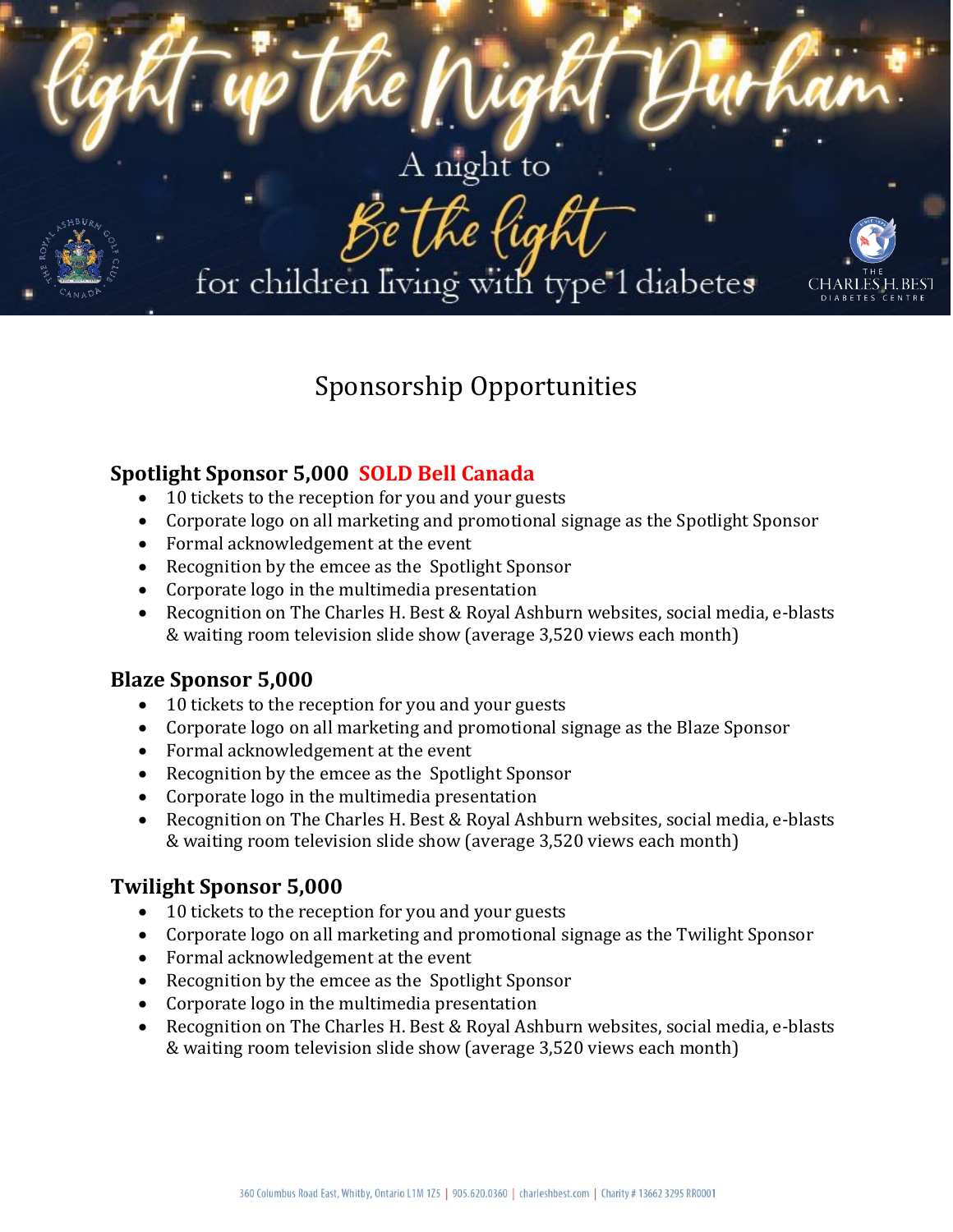

# **Pyrotechnic Sponsor 5,000**

- 10 tickets to the reception for you and your guests
- Corporate logo on all marketing and promotional signage as the Pyrotechnic Sponsor
- Formal acknowledgement at the event
- Recognition by the emcee as the Spotlight Sponsor
- Corporate logo in the multimedia presentation
- Recognition on The Charles H. Best & Royal Ashburn websites, social media, e-blasts & waiting room television slide show (average 3,520 views each month)

## **Luminosity Sponsor 5,000**

- 10 tickets to the reception for you and your guests
- Corporate logo on all marketing and promotional signage as the Luminosity Sponsor
- Formal acknowledgement at the event
- Recognition by the emcee as the Spotlight Sponsor
- Corporate logo in the multimedia presentation
- Recognition on The Charles H. Best & Royal Ashburn websites, social media, e-blasts & waiting room television slide show (average 3,520 views each month)

## **Entertainment Sponsor 4,000**

- 6 tickets to the reception for you and your guests
- Corporate logo on all marketing and promotional signage as the Entertainment Sponsor
- Recognition by the emcee as the Entertainment Sponsor
- Corporate logo in the multimedia presentation
- Recognition on The Charles H. Best & Royal Ashburn websites, social media, e-blasts & waiting room television slide show (average 3,520 views each month)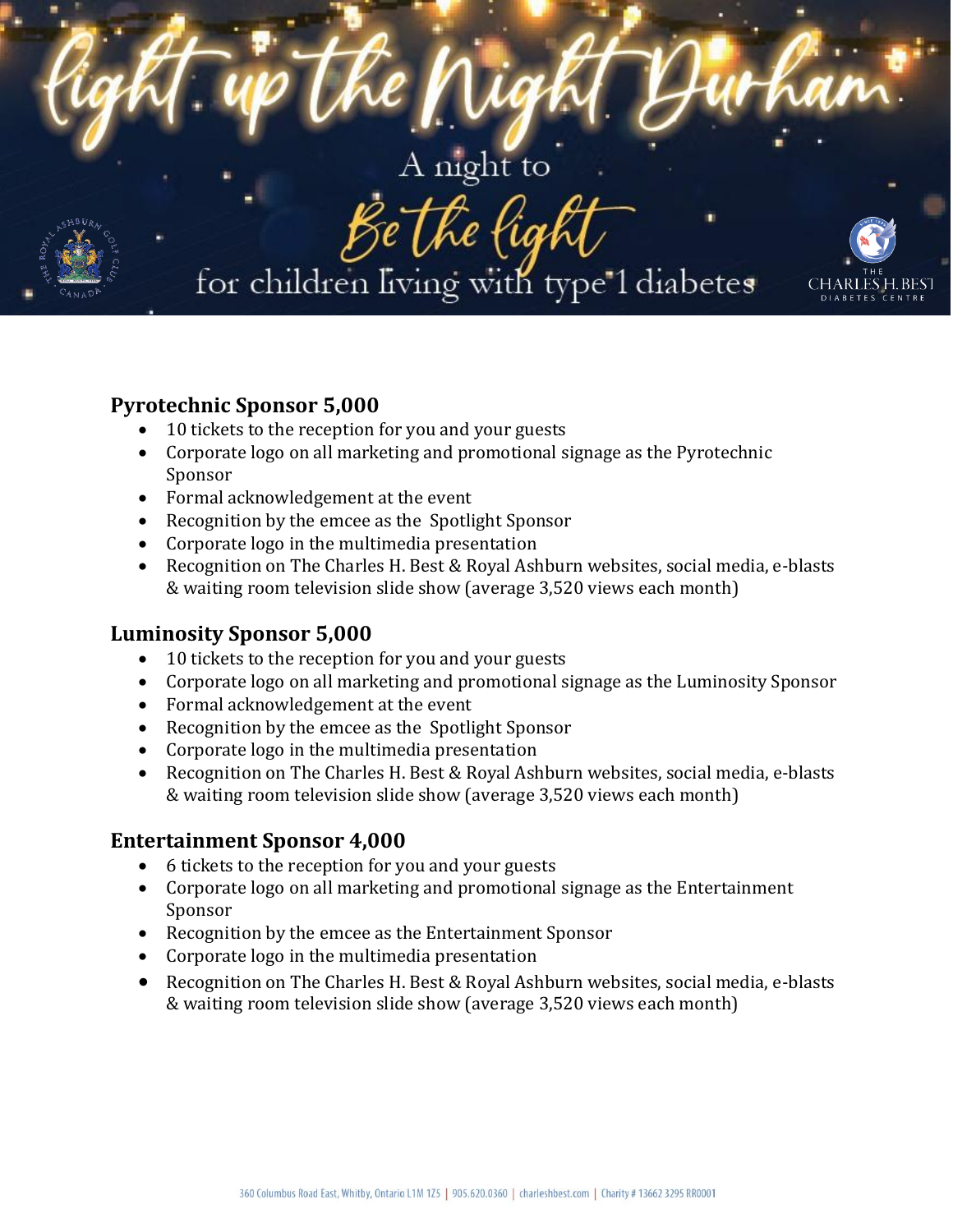

# **Graphic Design Sponsor 3,500 SOLD Taunton Road Animal Hospital**

- 4 tickets to the reception for you and your guests
- Corporate logo on all marketing and promotional signage as the Graphic Design Sponsor
- Corporate logo in the multimedia presentation
- Recognition on The Charles H. Best & Royal Ashburn websites, social media, e-blasts, & waiting room television slide show (average 3,520 views each month)

#### **Photography Sponsor 3,000**

- 2 tickets to the reception for you and a guest
- Corporate logo on all marketing and promotional signage as the Photography Sponsor
- Corporate logo in the multimedia presentation
- Recognition on The Charles H. Best & Royal Ashburn websites

#### **Production Sponsor 3,000**

- 2 tickets to the reception for you and a guest
- Corporate logo on all marketing and promotional signage as the Production Sponsor
- Corporate logo in the multimedia presentation
- Recognition on The Charles H. Best & Royal Ashburn websites

#### **Print Sponsor 2,500**

- 2 tickets to the reception for you and a guest
- Recognition on all printed materials as the Print Sponsor
- Corporate logo on all marketing and promotional signage as the Print Sponsor
- Corporate logo in the multimedia presentation